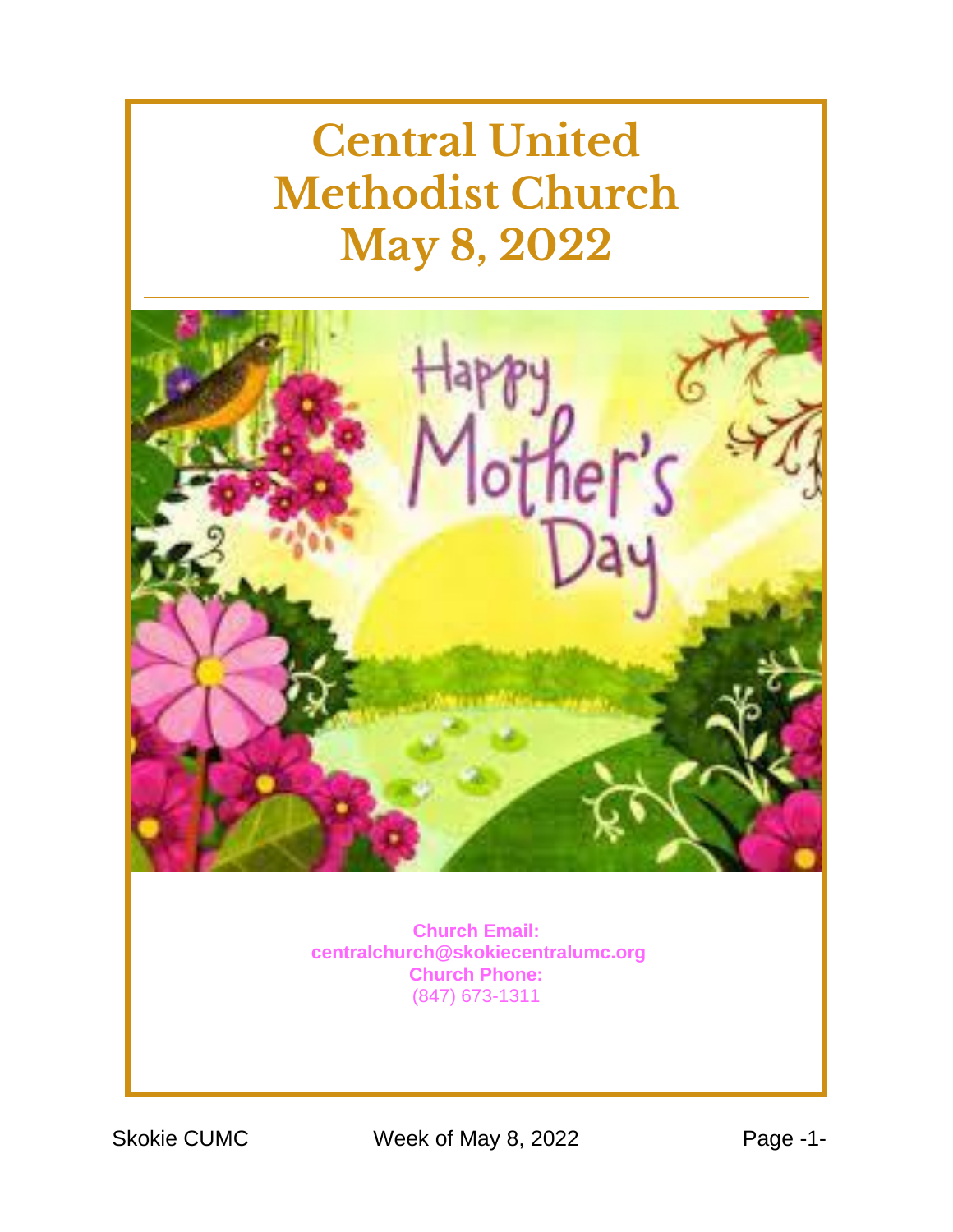#### **From Pastor Biel**

Lectionary Readings for **Sunday, May 8, 2022, Fourth Sunday of Easter; Mother's Day.**

Acts 9:36-43 Psalm 23 Revelations 7:9-17 John 10:22-30

In the 1870's, Julia Ward Howe, horrified by the brutality of modern warfare, established Mother's Day as a day for peace. Her call to women to work for suffrage and peace was just as political and divisive after the Franco-Prussian War as it would be today.

 $\_$  ,  $\_$  ,  $\_$  ,  $\_$  ,  $\_$  ,  $\_$  ,  $\_$  ,  $\_$  ,  $\_$  ,  $\_$  ,  $\_$  ,  $\_$  ,  $\_$  ,  $\_$  ,  $\_$  ,  $\_$  ,  $\_$  ,  $\_$  ,  $\_$  ,  $\_$  ,  $\_$  ,  $\_$  ,  $\_$  ,  $\_$  ,  $\_$  ,  $\_$  ,  $\_$  ,  $\_$  ,  $\_$  ,  $\_$  ,  $\_$  ,  $\_$  ,  $\_$  ,  $\_$  ,  $\_$  ,  $\_$  ,  $\_$  ,

Some decades later, Anna Jarvis picked up the mantle of advocating for a Mother's Day celebration that beckoned Americans and women around the world to embrace nonviolence as the way to honor mothers. Anna's mother, Ann Jarvis, served prisoners of war on both sides of the Civil War and fought to improve sanitation in poor communities like her own and thereby eradicate disease. Anna's efforts helped the holiday Mother's Day catch national interest.

Soon, however, with the commercialization of Mother's Day to sell cards and flowers, Anna Jarvis protested against the holiday she helped create. Yes, the woman who called for peace and a celebration of the mothers who stood up for justice was arrested for "disturbing the peace" after the markets drowned out the original meaning of her call for a Mother's Day.

Mother's Day continues to be complex and even controversial. The holiday reminds us of deep pains: that not all women who wish to be mothers are able, that many people struggle from difficult relationships with and as mothers, and many of our mothers have passed on. Despite the hurt, we want to honor mothers.

Looking to scripture, a few mothers stand out for their prophetic voices. I'm thinking, first, of the Magnificat sung by Jesus' mother Mary (Luke 1:46-55). In the tradition of Hannah (1 Samuel 2:1-10), Mary sang of God's way of justice that is often at odds with the rulers of this world. She put forth a vision that her son would embody, of the lowly being lifted up in God's loving care. Secondly, I am reminded of Deborah in Judges 4-5, who led people in a difficult time and Huldah in 2 Kings 22:14-20 who declared both good and bad news.

Looking at peace and justice movements in the  $21<sup>{st}</sup>$  century, we will almost certainly find women and mothers at the forefront. The Holy Spirit continues to move in our hearts to mobilize for a realized Magnificat in our own location. Our hearts sing for the mothers who taught us about the joy God brings when we see the needs of our neighbors and God's justice enacted by deeds of compassion and care.

Happy Mother's Day. Let's reclaim the day in the spirit of Julia, Anna, Hannah, Huldah, Deborah, Mary, to God's glory.

**Pastor Biel**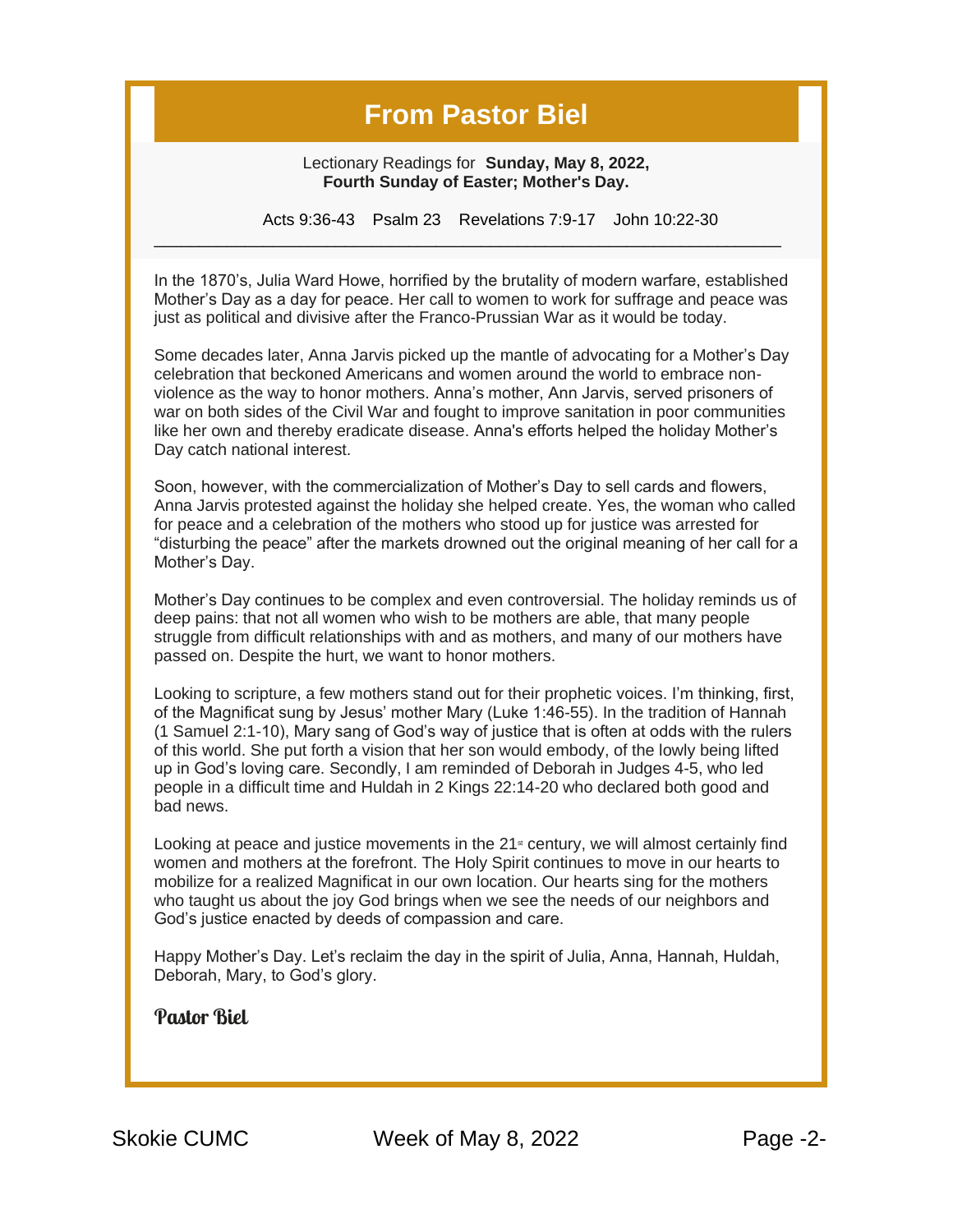### **A Love Letter to the Future**

#### **Here I build my Ebenezer**

by Christopher Bartlett

Central United Methodist Church stands with our brothers and sisters of all faiths against hate speech and the promotion of ideas that divide us from one another. There has been a growing incidence of anti-Semitic hate literature being distributed throughout the northern suburbs of Chicago. In reaction to this, local groups have gathered themselves to meet at 3 pm on Sunday, May 15, in Jonquil Park to show that this evil does not reflect the will of the citizens of Niles Township and Park Ridge. More details to follow.

I'm sure some of us are already planning on attending this demonstration of love and solidarity. I am going to ask you all to consider attending. As important as it is for us as individuals to affirm that anti-Semitic hate speech will not be permitted to stand without opposition, it is equally important for institutions to declare themselves in this way.

How much more important is it for a church? Let's review a little history. Throughout the time of the Jewish Diaspora, people who called themselves Christians have participated in horrific acts of communal violence, pogroms, expropriations of property, forcible adoptions of children. (Sounds familiar to other outrages committed by self-labelled Christians.) This being so, it falls to us, the inheritors of Christ's teachings, to live them. Showing up with our community to affirm that we indeed love our neighbors is a small, but necessary act of discipleship.

I have this vision of fifty people from Central UMC showing up and proudly proclaiming where we stand. Let us rise to this occasion as a congregation. This is something we can do, something that has reach. We can do it prayerfully, leaving God the opportunity to enact something wondrous from the beginning of this act of love and defiance.

My loves, these things matter. We say that discipleship involves following the path that Jesus walked before us, even unto Calvary, if needed. To be at this demonstration is hardly that, but it's a beginning. Please think and pray on this, and come Sunday, May 15, let us be able to sing without irony that they shall know we are Christians by our love.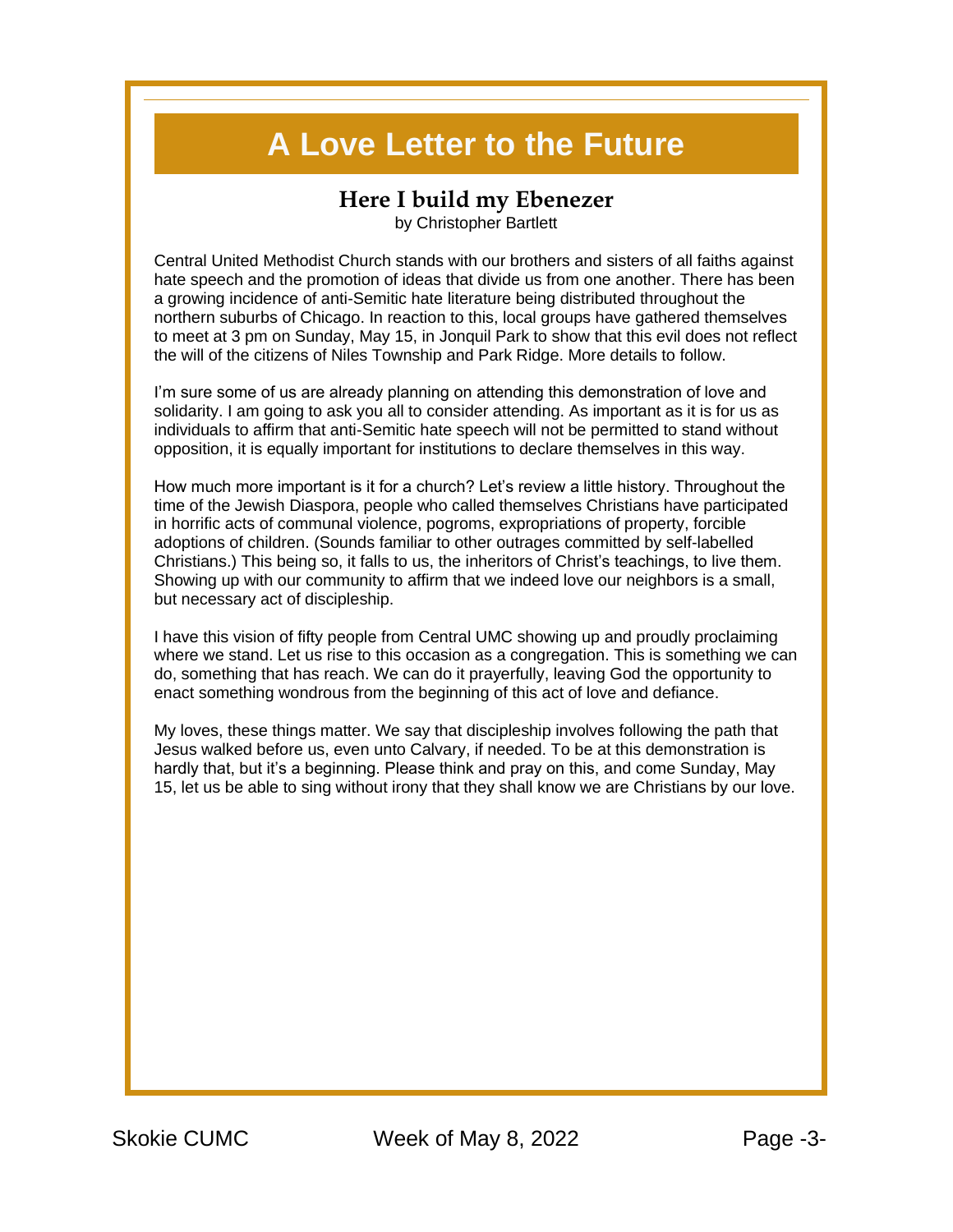## **Sunday Morning Bible Study**

Join us for Bible Study from 9:30 am to 10:15 am - Sunday morning via Zoom. If you are not on the Zoom list for the Bible Study Class, please email the church office by clicking on this link: **[centralchurch@skokiecentralumc.org](mailto:centralchurch@skokiecentralumc.org)**.

### **Worship Service**

Join us this **Sunday, May 8 at 11 am** in the Sanctuary for our in-person service. We will continue to wear masks and social distance at the worship service.

The worship service will also be available on Zoom at 11 am. Please email the church office to receive the Zoom link.

#### **Altar Flowers**

The altar flowers this Sunday are given by Cynthia Smith in celebration of her birthday and Mother's Day.

**A sign up sheet for altar flowers for July and August is available on the table in the Narthex.**



### **Living Color Flowers**



The delivery date for the Living Color Flowers is **Thursday, May 19**. Later delivery date this year, fortunately, as it has been cold and rainy - as you might have noticed!

More information as to when to pick up your order will be forthcoming.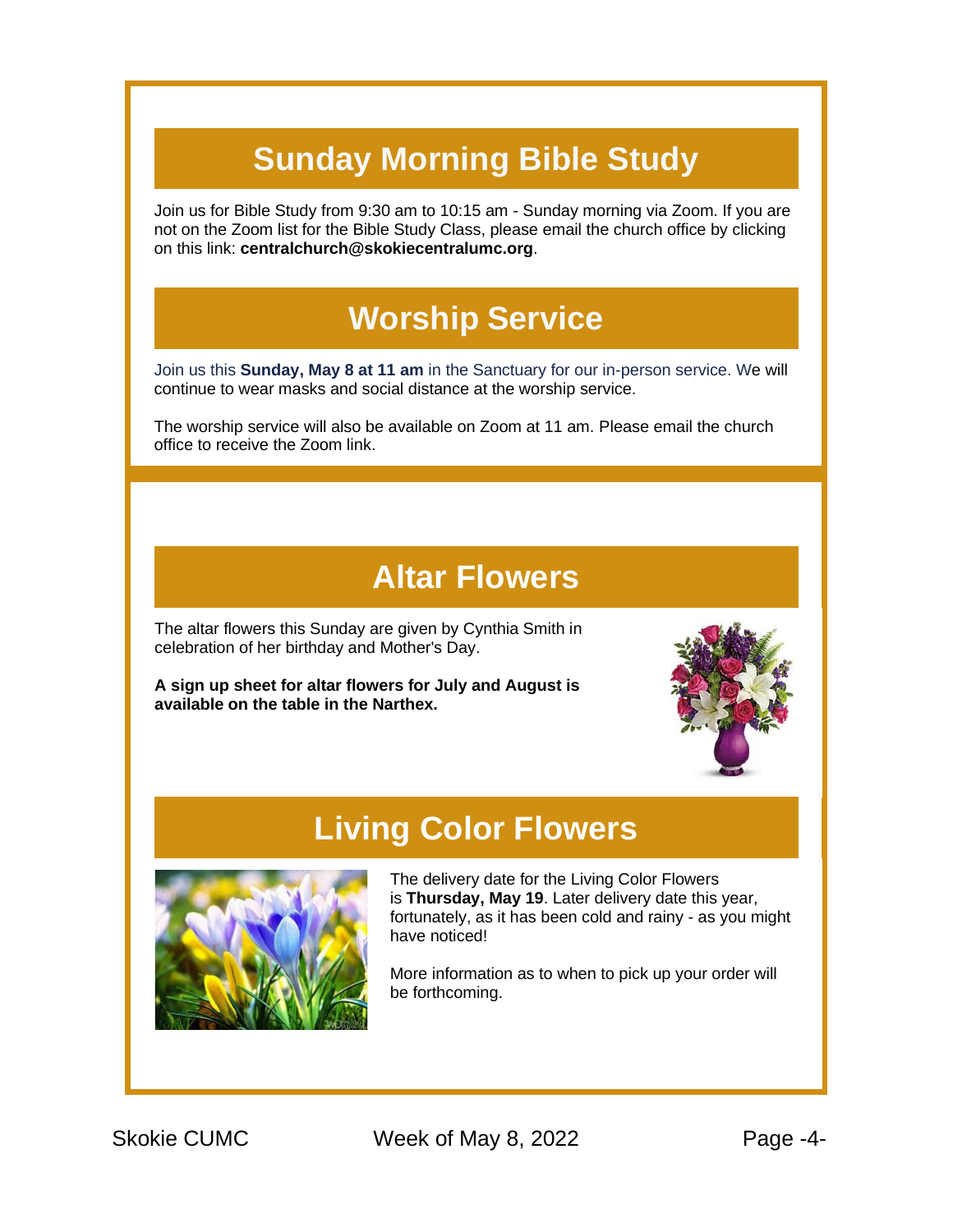### **We Stand with Ukraine**

Thank you to all who donated to the Bishop's Appeal for funds to help Ukraine and who stand in solidarity with those experiencing violence, displacement and suffering in the midst of war. **[Learn more](https://r20.rs6.net/tn.jsp?f=001ZJdhT3cEUTPj-OcXukoX2oExhxzSxDOfRnfHa4EsgOeacXDYMz6ie34bgVPmJbjuFFYydEnqQeSOTAByNMGPSBwG1JmT1x2rNdRJ0QLHLZI5GyhzwHqoVQ_IMHiW76pBweTBFv3V_-PX4JMVQUNjtyCw11SqTsaBr83B0S9xRyMAiXGAeV9ni-5EEXEgg_fVayHsHf2FRFIzGpdNmu_M-MJwBpRCoRwV8KWDmvTx63-sIUMneP6qnZaFeGtUDJnxJvhjwxw4uSQTNN28ilSyXOddP5XGlXwwFiiTN2MItbiMY04iIl9HsEv6LOMIRylefcADOeny5AsJ-p8LLud6vbyRRTp6Qa_nuPAeu1rEj9s7mUDYll3i69jcjwqDeZFdpYpbYca71nEzcWQ4rpH1XUJ-9pW5IDcaybwFIyUvwJBpVaVaszJQTWjyUTdKYzm5ZFn8Mbt81p-js5Zc0_LI3o7kcGpQ31YMXO3is7INFcITk_epZZb-S0SxC8ZGScYPqYm67qG5sHPoY0K2-CxQ0UP26bBGr1wL7DEgDq4-KXZsKcoIw0_qng==&c=V7OrDWWNi29Mh_yNmK0lEz7Ig1_8fwzK_Ys9Jsa-zbj3QsPTwtGeig==&ch=Gi8OOTGYMtv3ZLLx-9HXBvCvsqGKFhXmZyxmNjK8Kir9fqOd8eiesQ==)** about the ways United Methodist prayers, aid and witness are being directed to Ukraine.

We have raised **\$2,225** so far. However, the need is great and we know the people of Ukraine will need assistance in the long term.



You are encouraged to donate to Central and designate "Ukraine Assistance" on the memo line of your check.

### **Meditation on the Gospel**

Meditation on the Gospel will continue on **Tuesday, May 10, at 8 am**. The meetings are on the Zoom platform.

If you wish to participate, please text Pastor Biel or email the church office.

## **Tai Chi**



Join us for free Tai Chi lessons, facilitated by Jas Faber, every Tuesday morning at 9:15 am in the Log Cabin. Contact the church for more information **[centralchurch@skokiecentralumc.org](mailto:centralchurch@skokiecentralumc.org)** or 847-673-1311 - or just turn up on Tuesday morning.

Skokie CUMC Week of May 8, 2022 Page -5-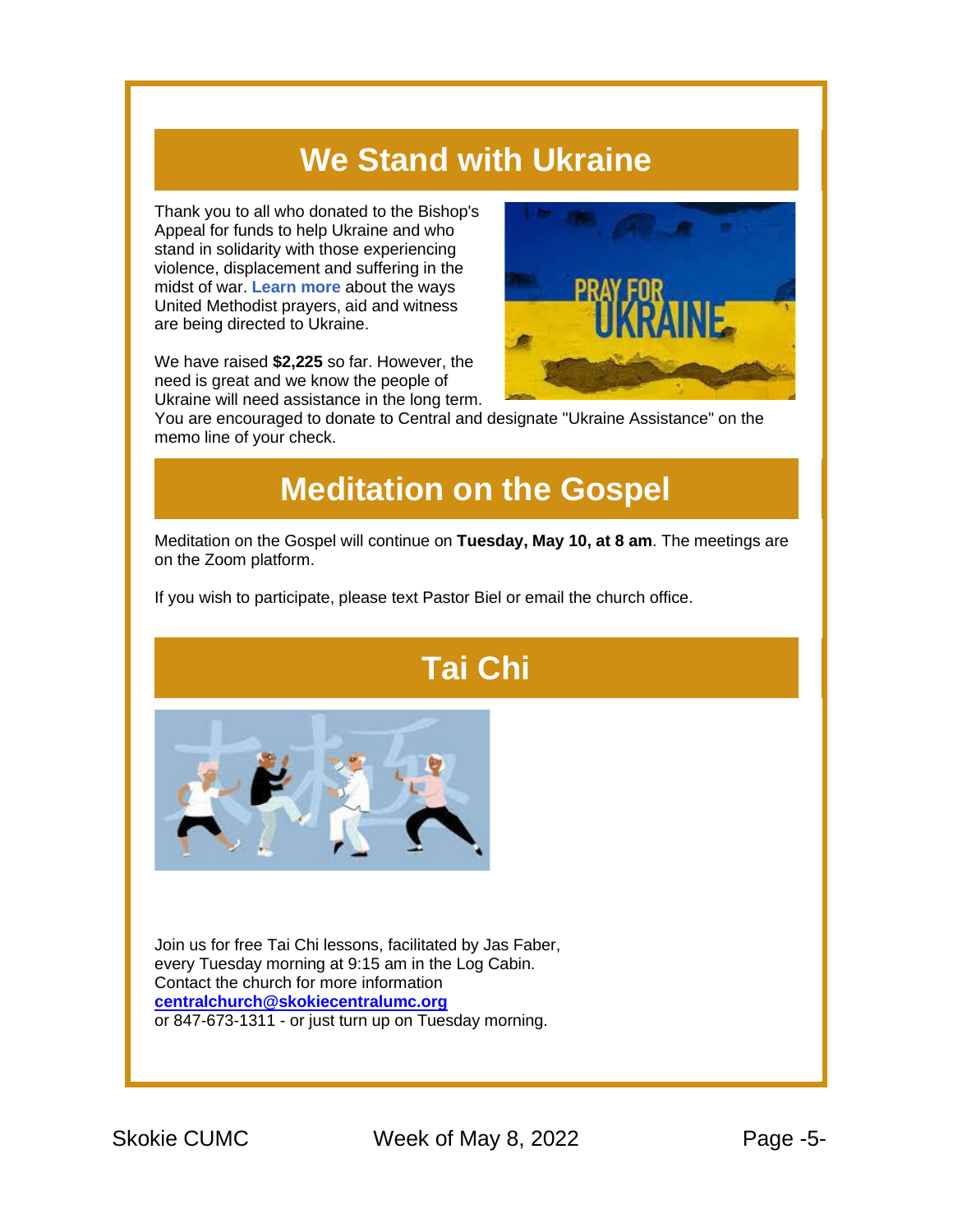## **Central Church Summer Retreat**

Come and join us at Central's Summer Retreat from Friday, July 15 to Sunday, July 17, 2022, at Stronghold Camp Conference and Retreat, 1922 IL-2 N. Oregon, Illinois 61061. It is open to members and friends of Central Church.

**Handouts with more information will be available at church on Sunday.**

#### **Somewhere Over the Border**

"Somewhere Over the Border" Special Preview - (May 13) 7:30 pm at Windy City Playhouse, [3014 W Irving Park Rd., Chicago, IL.](https://www.google.com/maps/search/3014+W+Irving+Park+Rd.,+Chicago,+IL?entry=gmail&source=g) Northern Illinois Justice for Our Neighbors (NIJFON) is partnering with **[Teatro Vista to bring this play](https://r20.rs6.net/tn.jsp?f=001ZJdhT3cEUTPj-OcXukoX2oExhxzSxDOfRnfHa4EsgOeacXDYMz6ie145GiZGW8Dds5zMKMvN0dCYt-pIedEyLYA9bBT-v0O_E0z1iMY3caKo0B0VMg_I7h9UoqxqZGfBbbfjwx6ioEHKB0dfWkl3xoOE2hktq1qBvAaeqxwbbuhJA5zpAjgzycVQMPUN-GBMVGZu3xUcmgxorHIDsTw8BSjooMBfbi3H_ZUZr2d-3kYcitEwZ4k14mgfG5I8_tQgqkTht9xjl0ImT0yl2FikgGziC-Sz1_CU8OygPX5iz2kRpE2nxZ6Md0g2I1Om2iv0RXHYZOIB7l0Vb2bacbXFgXgLtK4Nnbh4e8Fl7JXcSiFSzJvwXuIlCf6eBdZFAEVEukz3WTlNVYmvpuWh6w7Yq088fOufdT-EIrgsFSb06r9-8OA05E3WuzrO5-Lm_300_RNihLhGtXJ5t10tS-BC2oIX4eOzAV_Lk2WRok3f9M1-60sAHMcnHmRyyvQYnQh6govFpAphTXvlPvbWOj6n6orXpgfMkbFfDzMZ2z13q4xwu2Ny3xM4CgO83XdhM2hurNqCaXqKIvtP0Fi7Vab05xcHgmXcqm87Mbxk1qd5AHWiVDMyl7ujJZZJQEfZcn-7kj7jhviHAzd2YaD_xIZOMx8gSLbWUGyRzoJPyOG_1SM7Z4lfJiSbBrqiMAfK-l29KQQSh460j-ScEDAB7qH8dbhMF-dm0FumKYp3lQkngvVMLiWpin6PwFg69PmFsHcWV9m28i_HGxoEoPVvaqh0DJl9O7pVksM_RO3yaTiZ4jfa8tCTm0ky6Vm_PGzzrkfX95xkyButqcLeGHHHqM5YFlenArSxYhwOGrW4CtSZ9jaYP6XLOMDYSt2qqaCO8aqklvOMSt_DEO_IjFy803fYd0rnUFU7rlcBwvpPZ4Hf8b1oU9lCAZ0zk8t9ULmBaC2OE5hWZrQHU3B__rOA1eqsO_kGdkzu9EvTulCVhS6lcROF6LcGYCJPl4WLtWMow6QE2ZW1ZxD2B1VsOXjlOslwtFsem_lThi0R1E0_FrEZ2ShVOnI8Z7y-gMUq9ROstuDhZmDVGHimJty0jSNE6MxwUabuXj4Rr4Mjo3gCGb3-OuzRBQIkTDCfIAOazPgmU4_L_LWbpPJWvlE=&c=V7OrDWWNi29Mh_yNmK0lEz7Ig1_8fwzK_Ys9Jsa-zbj3QsPTwtGeig==&ch=Gi8OOTGYMtv3ZLLx-9HXBvCvsqGKFhXmZyxmNjK8Kir9fqOd8eiesQ==)** exclusively to NIJFON friends and family on this night as an opportunity to share a beautiful immigration story and also as an organizational fundraiser! **[Click here](https://r20.rs6.net/tn.jsp?f=001ZJdhT3cEUTPj-OcXukoX2oExhxzSxDOfRnfHa4EsgOeacXDYMz6ie145GiZGW8DdbLdcN75j-mWfuvJ1uicbLUI_-fGLaQy5N6-Pvs2pAIQR3jDvQo7VYDiMlJy52zGR9Qc-m0yQrUklmy_khAP53ymaGbbvxvJGwuxrmJYF3wEjLZj22dSkod4Ai5EQ9e_RzqXzAHRY2oEWE6cv20OvxUqqyCakTS1wOVDbbUOo09SlYF0KS6UADI2m1V5mWZKC6uUU3FcyBWmVgqG1byeuS8WKJokGZYn4claWcjrf-QmCzSF_4dHI63hU6qIXDeA7E2eErfuApisi0Dz94kOi5ZdV7EAGkwu0BPYrcdlmC-ugEH-Z-C8T85yrpk7q1n4QSrent2G0FqpxYEBht9lnkRYWob3KeZ7xlno9KoBKjzbGvhyWefiQIPQQ0Xz-BGDz-R7g12UvYpEapv0sTgs3xm76_BnaU9rQ7anmqHUg-1bsugAt2P_rV_mL4P5td6tu2L5kWI-1PAnytyRP00n7gFCuWGAB1uTOueMlEUPNOCzQ40aTxUIQDoT8VTKiUGDXKQ4NTYGPNOtja7XgSvt_KiOVVtB2T95OlCPlmStwRFCGWNUxT7zgsDn5FJ8c1VEvLadO2L8S9P5QYQ4R1-xsyekO768HvgH9h0dMWHcglyV6dsqEq76NgJcfBqbtp0RCd2HoYe8RY5swuRtEs_1Ej3Z_3YPLCPd67KLt0Th7mlU31jD82Mzc_QxaWhD8pdDYAP4C-beeyAdKvaQVSauZwstg_9g9Ov5MH-hOQVSLfY-8cbe4fooUdsSWNjlifwOyeQgfXgQyG5J9giUCNJlnXpkqAwDnPtMGTQaLLBCt63375nNUfxJmOXx6low5kJjOKqcI7KdoIGq8Ocg4FkfMKXCuIv1fI0DfGv3ZJXSOJHh6VVOVlwJQfgf844HEO6Kn4B6RqYkXXi-LZwkjPENls7sSjM2U4fspd45SQw0-QJwiWSyRiszf3I0-cCCb6BNlwYAqrgRFVqfa4ITxZzyAQe09bq6w-koKxs7eYB3-seE7RmvyPzhXdsOMQaUo63-2pgoixl5adaJZnXP0RtXOPKGOnQWCofxhiHx72u2E6FaiTfnvpLJHAXnfuuorAxlYlrvquDkYyfFUHztr1rItLg0ro4LOdrAy1O1kbD7H5907OCSt51g0X37hclTG3_rneod9ckbph-J0BMAnE8AptRlm8kolCSD4POhIBreAAeWvv_ZUigAHnz3BAO0tzGiPKf6HAIVuT5TlKEE28TedYJZUdWW_Y2Q6MQ5bbjxFl2UY4sHiEaclRc0g-YHj6ijy&c=V7OrDWWNi29Mh_yNmK0lEz7Ig1_8fwzK_Ys9Jsa-zbj3QsPTwtGeig==&ch=Gi8OOTGYMtv3ZLLx-9HXBvCvsqGKFhXmZyxmNjK8Kir9fqOd8eiesQ==)** for details and to buy tickets.

## **ANNUAL CONFERENCE**

Registration remains open through **May 29**. Cost is \$95 (early-bird registration ended April 29.) Please note there will be no on-site registration. \*Make sure you have a file copy (.jpg, jpeg, png) of your proof of vaccination card handy to upload during registration, which is required.

Annual Conference will meet in person **June 8 - 10** at the Renaissance Schaumburg Convention Center. The AC Committee is diligently working to make this a safe gathering for everyone while continuing to monitor COVID-19 infection rates for the area. For current requirements for AC members to attend, **[please read the health and safety](https://r20.rs6.net/tn.jsp?f=001ZJdhT3cEUTPj-OcXukoX2oExhxzSxDOfRnfHa4EsgOeacXDYMz6ie4BzVu3v7te4UOs3nlfB2g290jxeQFAxVhhvcE76ltjUNwar-O6vwM7QZW4O9gxeB0u0GpONJ2yT02tZ5M1AaJ-ggphJDND9tSMARNQg39sIsOLxzn5gZU85r8UqTf_zC_LiNbhjvhxyvSWhGBax536hofw0IqMG5hBiibogGMFDdxMsfmxN2X5XOsk-VwFJYE19q4-0LNpDgQLsHbLa8cOnR2yr0jrCIdqgA5sHHagusOuwJfcKI-KI_W-kbZbb0YFcXIauYrXS_K6AQLY0v4XvyQHIcMtJ_iWbp5-Ob8yyLQKkbTeNJ0VSCQ87KFTpME7uODp3ax5v1Ttci6RCW1fKuEeiRTk1SqlLjcfVzVqZKYTQplx6Vo5gDNoSC9A_DOtHAOeZtapreE5fY3LhVGWxijJHlA-qi4rL3OnTGbr57M8GI27q6gBtzj_PzlPBWPaAwtqlCXU6Gw-iCLV2iv812bjqYO0svxglulgR9HHUNoICGno_rWEyvfaUFxwRRrCr7SL5gNwsXbUs2atpNuXZtkr3BzYXn_lvM_J8w-jlziUTFXjek-i6OoKmmp4lVkK5nUd6Yeu0LvE2-eWtbo4QmFj7mgcC3OY2YGs-NZrYNpj4nDeHOwxSHal2CkF2Mn7wK2KTCcu9zZRn7-6xpQXCeGkDqgVh9uSNO-lE7u0s_n7ed21LIDVsKK3EWXqqtUp4_ZF4uTGn1yFoipbEQw9ve0Z3NFOitTfViFyMl-MKF904ExdhmovIbJ-fe6xrKJVeJM12Z_D4s2XZLthnPKQmL08XACO7ljBxfnwm_TyyIhXW8jl15UF2k-1XlJaN1ERDYVZslAYbM5Cfk1PBd03cLIILM5ZegEZP6m_vaBBsb3eT44cO4eKTAbJohFzanM-8WDOEFVxTJWbamFeEFnnka1KhOa1003X3nkO181PjRkUDeAtK-X9sh8LdH07nfISR2MwF4x30SAI1da9F7Xic_bLPVW6CwShZNSfR_eOF2uykLQkQfnNJ9JrJYJVrF1nQphIcwtDWD5kqthj-KyDQZ6-Pll1MEYu01YgGAijOJIxWJ5dOSAfS-UBggwA5Bj0-RSJ3xX121aKBqLmwQER3OJQiJTL-EvbiV2LaQkthUHqepuwcr_IIM4TBqMA8MVawQQNp0gzFpHjenA5k9IgqKm834F5hkMv-UuFHEMsm&c=V7OrDWWNi29Mh_yNmK0lEz7Ig1_8fwzK_Ys9Jsa-zbj3QsPTwtGeig==&ch=Gi8OOTGYMtv3ZLLx-9HXBvCvsqGKFhXmZyxmNjK8Kir9fqOd8eiesQ==)  [statement.](https://r20.rs6.net/tn.jsp?f=001ZJdhT3cEUTPj-OcXukoX2oExhxzSxDOfRnfHa4EsgOeacXDYMz6ie4BzVu3v7te4UOs3nlfB2g290jxeQFAxVhhvcE76ltjUNwar-O6vwM7QZW4O9gxeB0u0GpONJ2yT02tZ5M1AaJ-ggphJDND9tSMARNQg39sIsOLxzn5gZU85r8UqTf_zC_LiNbhjvhxyvSWhGBax536hofw0IqMG5hBiibogGMFDdxMsfmxN2X5XOsk-VwFJYE19q4-0LNpDgQLsHbLa8cOnR2yr0jrCIdqgA5sHHagusOuwJfcKI-KI_W-kbZbb0YFcXIauYrXS_K6AQLY0v4XvyQHIcMtJ_iWbp5-Ob8yyLQKkbTeNJ0VSCQ87KFTpME7uODp3ax5v1Ttci6RCW1fKuEeiRTk1SqlLjcfVzVqZKYTQplx6Vo5gDNoSC9A_DOtHAOeZtapreE5fY3LhVGWxijJHlA-qi4rL3OnTGbr57M8GI27q6gBtzj_PzlPBWPaAwtqlCXU6Gw-iCLV2iv812bjqYO0svxglulgR9HHUNoICGno_rWEyvfaUFxwRRrCr7SL5gNwsXbUs2atpNuXZtkr3BzYXn_lvM_J8w-jlziUTFXjek-i6OoKmmp4lVkK5nUd6Yeu0LvE2-eWtbo4QmFj7mgcC3OY2YGs-NZrYNpj4nDeHOwxSHal2CkF2Mn7wK2KTCcu9zZRn7-6xpQXCeGkDqgVh9uSNO-lE7u0s_n7ed21LIDVsKK3EWXqqtUp4_ZF4uTGn1yFoipbEQw9ve0Z3NFOitTfViFyMl-MKF904ExdhmovIbJ-fe6xrKJVeJM12Z_D4s2XZLthnPKQmL08XACO7ljBxfnwm_TyyIhXW8jl15UF2k-1XlJaN1ERDYVZslAYbM5Cfk1PBd03cLIILM5ZegEZP6m_vaBBsb3eT44cO4eKTAbJohFzanM-8WDOEFVxTJWbamFeEFnnka1KhOa1003X3nkO181PjRkUDeAtK-X9sh8LdH07nfISR2MwF4x30SAI1da9F7Xic_bLPVW6CwShZNSfR_eOF2uykLQkQfnNJ9JrJYJVrF1nQphIcwtDWD5kqthj-KyDQZ6-Pll1MEYu01YgGAijOJIxWJ5dOSAfS-UBggwA5Bj0-RSJ3xX121aKBqLmwQER3OJQiJTL-EvbiV2LaQkthUHqepuwcr_IIM4TBqMA8MVawQQNp0gzFpHjenA5k9IgqKm834F5hkMv-UuFHEMsm&c=V7OrDWWNi29Mh_yNmK0lEz7Ig1_8fwzK_Ys9Jsa-zbj3QsPTwtGeig==&ch=Gi8OOTGYMtv3ZLLx-9HXBvCvsqGKFhXmZyxmNjK8Kir9fqOd8eiesQ==)**

Clergy Session will be held May 24 in person at New Lenox UMC starting at 9 am. **[Click](https://r20.rs6.net/tn.jsp?f=001ZJdhT3cEUTPj-OcXukoX2oExhxzSxDOfRnfHa4EsgOeacXDYMz6ie4BzVu3v7te4TEGicmAZd5Y1EvBu-7SIKbGvRTUKG6VSQiBQpBTfl_wY00fgQqkAtmcxdtKhF-Xr6EQNBfPBZiYgjvtK92EmsxaPQdJplbrF3wZinENLGO4bs0kkA4u5itxOPIURB6ENeV1_wNzRA7ni8TjjP2hRSRgjau0Yka6YgwTx1bm2saCD10ApSYo5bRnZcgXi3lh9l4ht-6RsbqgPKjMBYGN6LzDlMZ8AF3y6Xo0sT0erQnSdPVWg4umUgU9Kb6DneQ5Tl0ojXSkcxHSJKzivOiVGeoHUDnWXoSMqho2GP3sXAoCRP1qVH6HvED6OUKraJoLdTyvDX8aBjOfIMEj3aMDDcREuuDQBnYVF9ekKWb7So8OtwxdOaz27GDGokT3p-6Lv3cucTv3ioE6USsDnXW-gU5suulHQtsQf2n6yAjXt6Jd0_RpeF5PkZJ8-aVpcpweto1qlQyIFWTWOxBhChX9A-Ce9rxPAOrt5xQSKi0D1Cm-d4FpCHZZDNrQTYdtf7ohpXiMadxzCIoKKFbAdRjwyfo5394Em7HKyUroprkfQaicBYl3HLbHYC9qEdOcQKUWvZNMoROfNB5eaUeSG12Fak63g0069hL7A43Mi79thvxDGQu4KyDiBmnOlMk2O2wMRvYfRZff5QqCI8kznFpaen9KMHgaz6AyhPCs7TFLPo8vlpNqATWzsYH7MM9AYFu7Rgy5bTi5VdbWD5uf2BPe0dhkUo9HiuAg-w61mF3T9LwyE5zK69gbCbIM8UKKHxV3Tc1qlocAuL_X3T5r8OgDNE4IxR92LkR0tt69LdUJbXsRF3ukL7m5QgLWR5dTEuefRNeF_wsAAzg_DL47HQAWJ4UCv40ziWLQOEIpU9d0pXZWdx2lVe2rtvdZgK6r3Bu7IDU0JKZ2I6HkORQORJbIVaiNuaUnJ119mJkhhaBEgdAH0VnTYkWU2AaQ_OCS0ge6pQnU5iKJQuxKD3yTKjamYMi4R3LOcq-HHABDjI-JnALJWluuTXUDp6rpy6axNbXd5z-k-KDhTE7TjNAjBP-eyM5QV2AvQk2lcORSCoJrziENJ5q_mhrdrm3AA0jbf3lI3XAoZ_5Fu1qk=&c=V7OrDWWNi29Mh_yNmK0lEz7Ig1_8fwzK_Ys9Jsa-zbj3QsPTwtGeig==&ch=Gi8OOTGYMtv3ZLLx-9HXBvCvsqGKFhXmZyxmNjK8Kir9fqOd8eiesQ==)  [for details.](https://r20.rs6.net/tn.jsp?f=001ZJdhT3cEUTPj-OcXukoX2oExhxzSxDOfRnfHa4EsgOeacXDYMz6ie4BzVu3v7te4TEGicmAZd5Y1EvBu-7SIKbGvRTUKG6VSQiBQpBTfl_wY00fgQqkAtmcxdtKhF-Xr6EQNBfPBZiYgjvtK92EmsxaPQdJplbrF3wZinENLGO4bs0kkA4u5itxOPIURB6ENeV1_wNzRA7ni8TjjP2hRSRgjau0Yka6YgwTx1bm2saCD10ApSYo5bRnZcgXi3lh9l4ht-6RsbqgPKjMBYGN6LzDlMZ8AF3y6Xo0sT0erQnSdPVWg4umUgU9Kb6DneQ5Tl0ojXSkcxHSJKzivOiVGeoHUDnWXoSMqho2GP3sXAoCRP1qVH6HvED6OUKraJoLdTyvDX8aBjOfIMEj3aMDDcREuuDQBnYVF9ekKWb7So8OtwxdOaz27GDGokT3p-6Lv3cucTv3ioE6USsDnXW-gU5suulHQtsQf2n6yAjXt6Jd0_RpeF5PkZJ8-aVpcpweto1qlQyIFWTWOxBhChX9A-Ce9rxPAOrt5xQSKi0D1Cm-d4FpCHZZDNrQTYdtf7ohpXiMadxzCIoKKFbAdRjwyfo5394Em7HKyUroprkfQaicBYl3HLbHYC9qEdOcQKUWvZNMoROfNB5eaUeSG12Fak63g0069hL7A43Mi79thvxDGQu4KyDiBmnOlMk2O2wMRvYfRZff5QqCI8kznFpaen9KMHgaz6AyhPCs7TFLPo8vlpNqATWzsYH7MM9AYFu7Rgy5bTi5VdbWD5uf2BPe0dhkUo9HiuAg-w61mF3T9LwyE5zK69gbCbIM8UKKHxV3Tc1qlocAuL_X3T5r8OgDNE4IxR92LkR0tt69LdUJbXsRF3ukL7m5QgLWR5dTEuefRNeF_wsAAzg_DL47HQAWJ4UCv40ziWLQOEIpU9d0pXZWdx2lVe2rtvdZgK6r3Bu7IDU0JKZ2I6HkORQORJbIVaiNuaUnJ119mJkhhaBEgdAH0VnTYkWU2AaQ_OCS0ge6pQnU5iKJQuxKD3yTKjamYMi4R3LOcq-HHABDjI-JnALJWluuTXUDp6rpy6axNbXd5z-k-KDhTE7TjNAjBP-eyM5QV2AvQk2lcORSCoJrziENJ5q_mhrdrm3AA0jbf3lI3XAoZ_5Fu1qk=&c=V7OrDWWNi29Mh_yNmK0lEz7Ig1_8fwzK_Ys9Jsa-zbj3QsPTwtGeig==&ch=Gi8OOTGYMtv3ZLLx-9HXBvCvsqGKFhXmZyxmNjK8Kir9fqOd8eiesQ==)** You may register through **[AC registration](https://r20.rs6.net/tn.jsp?f=001ZJdhT3cEUTPj-OcXukoX2oExhxzSxDOfRnfHa4EsgOeacXDYMz6ie4BzVu3v7te4iOwNdtTV_y66G8r3NVZB5UgLLFnIh6BhNlopI9_3nE3cKi1K34PPetbTQ94sXq-VRUDsOzKWDhhBx4HnEa5y5ou6qlhVGPnXw48BUDCSbS7tCgfF2Dd1u9NMtuGdnDV-vnXEXtYjowpt9-IpaGirKD42jHmxv_v6fv-7d1x8zdQD9yQ5bRA985S-q06M0JOoRiKdHmPLAK3Xgt0_woDwmWJQd5syULumf1D9I7_SXwAixw1HQuAy5EgFBZb7UyBgDOcI7343mnf-guaOdIvYtM09xgGa1LzuV6-kg8X7i5onALi3MI_mW1udeFudQnhQ2HC6rDY2OlQfIAlg4owH7uVL7BlSO2MvHPXoN2yQGIfWn6rMxgVqqZ3O_2IqbPgZB3TjfTFlInWXO6WJ3cJAGt6_m3Xzwae0eRlIrROwHIQ_pEJjwaroshyuUs-pXGy7mQvu7qmzrhwuhDz9F0pCTodi2fal5xH3QUnCnPOWlDDGUIAykzOiGODEqjUV4vMlcOzVhSRY_4vnIoaujL0_BekiYGVKmC9amBnNMTSy96fU7e0G-YBKOcLCqlfJSi0rHWJOolBhGZ04HypCtGwfvvATLhKE09nA08QMcJS8WkyMgmexoUBeaFx5-p6jRkhi7WqS9u_Q1WN557-Pz3jJJOa0M6eNRW9kApLC7sWDOcCpeDVbP2oTKrDOJ6xU2VuO89NxcyHEeaaiQAZSPm6TK5vVqdqvCCPsrk0SHD5ODKBxksb1BRXiYZkajfJbC3DlGQktHyzi_7R3GSr3FGGJXMCIe4N5CIXJT73Hr5rrJfJxSPPc_dGZCphUMAuUAw_tyAXZ2P8_8rgHypqTSGqI6W7AtpvjaN-2c5jIliyy2OqIC0jIBfBtU3BU6TdpXvjq0YUzbLjeQHCdYis2owgSi2V5SNEGhk5RooTugw9a0qhtiTq_NFWkkKBrJd7aXhXwFQt6d0Y1oRqXksLanYoxPiIf1NMC6yFdDLz-Rhqf474in9i3Yuys7ZUYk_ND1RN7ePJifWNGFrAOlUnVL2CRliIly250KiBa&c=V7OrDWWNi29Mh_yNmK0lEz7Ig1_8fwzK_Ys9Jsa-zbj3QsPTwtGeig==&ch=Gi8OOTGYMtv3ZLLx-9HXBvCvsqGKFhXmZyxmNjK8Kir9fqOd8eiesQ==)**. If excused from AC but attending the Clergy Session only, contact Marva Andrews at **[mandrews@umcnic.org](mailto:mandrews@umcnic.org)** for registration.

Laity Session will be held June 8 from 11 am - 12 pm at the Schaumburg Convention Center.

More info:

· Legislation and Historical documents will be uploaded by May 6 at **[umcnic.org/AC2022docs](https://r20.rs6.net/tn.jsp?f=001ZJdhT3cEUTPj-OcXukoX2oExhxzSxDOfRnfHa4EsgOeacXDYMz6ie4BzVu3v7te4LWPgFRCpVc8GNCsp-80lZzTVpcvcrBI-2RQhk7wFUOFLMqwAt7Nk-YUZ_j8-Y-HHJfQOQSbZllQgBGdf09svzCgcT0sSANvRB0Zs9WoWacTVRBqWtNn702Uos1ENqmySonh_EsiwKFeCMSHKIdi0j7CohbInJNnu2aDZmWf0huNvx35rQt36k5M3XVRybUj1MaDXzY5g6qiRrskra6ZK5Vdj2pLSvJ9yAeYzxT4TlbqiX-21QvrDPyTlgygGwwbIXCeiBWVa_Sqy1X1VUF6-bgw_dfnXHWRR9-mxkkIzaB6WV1SU5drCV1VBe8ppInfKQvbB_Ic2B00s3iYW60sZ9V4gM43fst_JmYHq8DfQop0mtDgw9JzDCYixQLgJqYhAWKigkeFxZ_SgYHug5n2f30swFWHvHItz_8MZgKHKnqJg9E4xMbdViWbFvpLBfRmtJCpaBIGXrfymk1ovgp5IqS_5ClqF2APhysbgBUrU2hvyjnClnhWBLV-Xmc6sYHB_QmJ4P7pCscFTaQWCCE2OPx732oJob5AfFVzX7liqT6vmmkEDBF01kCz0PQJHL0tEA7YrgWS0IbKSxF4U_X59mU6ApnIRw5VHgg5Pr6vitYEW_vGd4ePj57_9jYQE_I5weDxS2ge1iulaeHtgTBOhbphrrh_pVL1OBdeKvHWSfNUEb_y2XXYryx_rl372Lz250RSAtasYLUrTrzK-jMcdTjYd73EzYExS4u4fU5D8DweRtoRAiV1_Vi1sYCmtonKkuWXm710iR2dS25S48vx0H26yd54oRPNSpS2MMqXD6o1bzv8hkb4gxc8lG3s7k_9ssOLUfm55yCdLQtKcCaU-zvJa0nUKgFaOFMgb2_keTRyuTO8Cw80AqTflekMbIQscs-HZg2_pRDJuuewLf5nZiymbgg8wFuQJ7BwSX9OvSH9cfl-gwlNy3ox0RH7hU0lRLg_3LoIUcPNCpq-GPm8tzAzEZoawJkmjr218plVdfOB_opEBvTtZdQHoUYYz0sYy6pmnEe6ivZbw4YZxC08rmyeZKe2T_01i&c=V7OrDWWNi29Mh_yNmK0lEz7Ig1_8fwzK_Ys9Jsa-zbj3QsPTwtGeig==&ch=Gi8OOTGYMtv3ZLLx-9HXBvCvsqGKFhXmZyxmNjK8Kir9fqOd8eiesQ==)**.

**[Click](https://r20.rs6.net/tn.jsp?f=001ZJdhT3cEUTPj-OcXukoX2oExhxzSxDOfRnfHa4EsgOeacXDYMz6ie4BzVu3v7te4tavGBz2IB8nsz1HSJRChKTPU5aQBrmE_tyhSdfe3CUmAb8EP_9noAKXFOrzO5UHSBsFcj9EZ876GZyQe-prLTK6Ckw0htHwPYuZiq8BPIkz5Eh0U65dWAcuW4GEIFG_ENkuHtzgY0nKUOIW9jBGt0DrbIYajWH2WvH18EsDoGh_HYZfL7YW9fqS9A3XIXTGH83gqhCfN6IntnApSCpX_PDP5HzAwBgbF6cz3hG3iBH87Vfx6JBXQT1L6T0Kd_O5if6KbvLRDq5g588eR4-7PFY7T5hEb7ZkI_aRL9VZO_AUgtv27fUtxTaEI6yNfzH4a4jCQm1rFQC7Xwjq-Z5kfIPMga3O37kv6vF_6jImb04nHFYteYPOPsGydIS6yAEObxs5mNw6chOnH7LvkCPVnMnUDL8vnfOtI4JOSFoemQG7ubkPI-093Lo3EUPdDyEwKtKhR98qASzGiY6UzgyxVaVDVoW3X6i3uJMb-JLCQAPOSN6HDQxbz98VjIPvmCO0081nCCcjRkPYPlPlk3KdPyGiIkRReszuHHz3X4PgwOkP5G_qFXtBOuElEZfCb5TSC3q5HDqWPQ28dFU3LrmFmmF8HaWp5x7x0Sk8nkK4m4BMM_MH_4lme-FhSdjZsyUxBzoYR1m7QzUACWo9O3UgKtYZzLISklwiKC_5dsGRXUpKxTp0Q6Tzc5vgDvlCiU482FHa7yX3qrZ8FK1_9is3UnDyscGDH6fX8rSMZvOsmOhodLKlVXvtahQRT6VMW-TwEAJDbnOtaTql7DU9DqinDQClmOiV1ymNFrIWKQl3OLKwRF-yInNkzStq5paThDnQb_V8H51VefKSgMfFTFQ0XMVU1OJNgvS6aST11sx2KJhQfOgvDsRtk0m0RglX6yaJ6AVzKHScxdl5nvQFUtqh7MRaQS1YxMzTku1oJR_SWPhtgJrP-CZslp60gXLVmRL1ORgYtYopxKqKMEaVEZKBByS_erxn37Rg8BlBDLwaIJalJz3CllJoqncf0O10GMLiSlOGQNR4WRChIbtRDW4DxA7IxhG3MwIxT-trAuXuq3TQCe6eIq0lRmSMeEfxtTW9NItFScWsXELyQBLL7fnXLxd0nQjNWiXJ8xoy5Ih6QMRNHxWyk1BnvJn7Wk2_PEpSQVY9-x6OnJcwdzpSHI_6zNXCJRGcLVBEbMzRQ4s3dKg8=&c=V7OrDWWNi29Mh_yNmK0lEz7Ig1_8fwzK_Ys9Jsa-zbj3QsPTwtGeig==&ch=Gi8OOTGYMtv3ZLLx-9HXBvCvsqGKFhXmZyxmNjK8Kir9fqOd8eiesQ==)** to download an abbreviated agenda.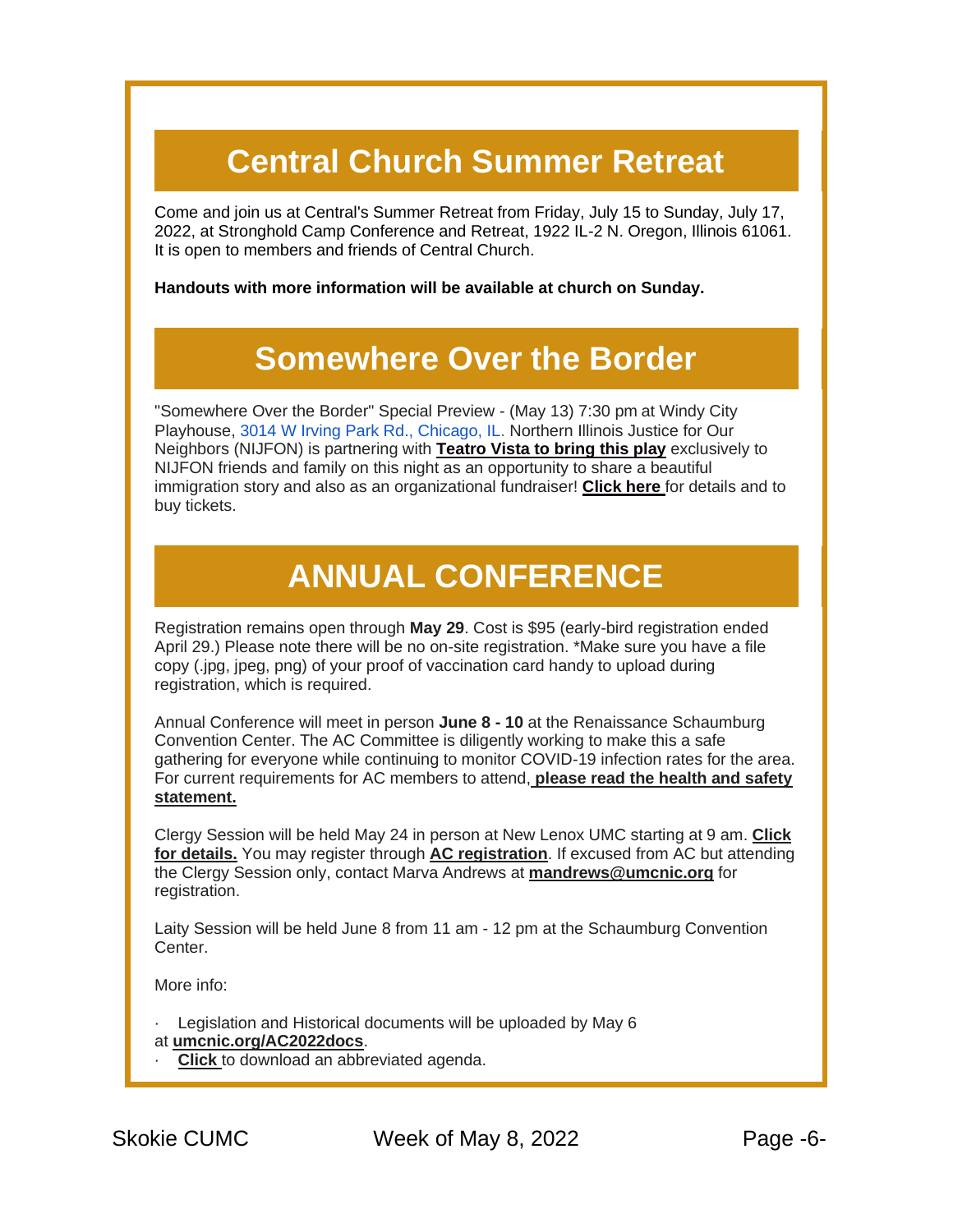**[Click to learn more](https://r20.rs6.net/tn.jsp?f=001ZJdhT3cEUTPj-OcXukoX2oExhxzSxDOfRnfHa4EsgOeacXDYMz6ie4BzVu3v7te4IGgv4YZ7NjXYMorrT7eK9bm97h2BnetjwnU6NP2-Uq9VfKvck9vpAuVOuhI_IE-kJclRXJsr9Fw0f87QdpvILpPvNHzoeEq9qknVZVNqBWU_Cuy3-sjHtugc8dR3FgwLS8Hl2Npn2xa5BO5nylGZ29XVyWGC8jBoIXoCjDZ1heeG5VFW0HZqkHRyi1g27AclPVEcagMFnItUMOZxx3kpq8Fta_4gFvavNHnYIgrNTI4J0pwM2tM5eEkQIR-HgVXVv0TznU991oCkSCM5FqSuD9kSv0C6_R8ZAO43qkMyhKEA4bT48SzuAU_MxoZwLBoFTg1eG2Das1krHB_tmbA9owCFD548UF_fpE8aPHEKCbQ7sfEpVCkGxXoirzS9v1AvEmlFk4C01QfUOZiwo_TM0vfzsjeyvfGbvrnThK1LWgsRRJR3HP75XaQ3lkn1CRJAUX_dJ4FU6iYkvT8B7XEOVxoZYeMop8Pw5cbIIT8npavwZqnNThMYh8YDvUVkGes7LQclr6OGK97Y2DJP7MPw9-oFv4XQTd5n1B44XIGTqp8nyH-kHtRJtJpzhJNTVEuSfueuEyimjcj44XhCgYqmGybeoXCaSMx5e4OuL5wQ-PojUh6PxymJ_HCtZixIjXvuzYxd_VW--2E5SDyLVg4mVh4HdVMVapFNtKZc_oPGWujh9bofOr5ZAeTP9V6JM1u7HEv2buMO1UWuGLpLEl40-muHr4hckq70hlMM13mhtdKTvOd6ydjWqmE4pTNkGHVMfCMdCzwpu5R93RSFOqqdA3UVTA-1HtM_jOXtK7HrBCT_tD05wv7jR9zHhCUxTCoCkYraxdyBx3Wh6kWrcachuUPrxCVfHZrfYHmpqKDdU-1CzdKmKS7xoMmg0fm7DTaZX9q5Bax9k7gRDSYMk92nWrTcuNlouxu1aPJ4gFlJ9Ccy45GtZgZGq9lmkJqpgTZwMhMk0arZnFNSZ91sdjM3Lxus4iV6PuEwr0kESsft4hvyNAY3EJNZ66xICdZ7sKwLY6jFso5BeR2zaKLB5NS1jGV2kZ4OvzGrJkDqDKN4_44IWQxCwNGzBRN4yYM7S-mAALVx_V5lb9_vohUimTFxsTpxghW5tcGrojXLc5sGQcyd9XPHVmwpD1LcBUOEWwmX&c=V7OrDWWNi29Mh_yNmK0lEz7Ig1_8fwzK_Ys9Jsa-zbj3QsPTwtGeig==&ch=Gi8OOTGYMtv3ZLLx-9HXBvCvsqGKFhXmZyxmNjK8Kir9fqOd8eiesQ==)** about this year's speakers and leaders.

· **[Download a Fact Sheet](https://r20.rs6.net/tn.jsp?f=001ZJdhT3cEUTPj-OcXukoX2oExhxzSxDOfRnfHa4EsgOeacXDYMz6ie4BzVu3v7te49w-AQ12Y-mKTX68rTj_wrLuiqgTaFFdggi8ZREm32au4CrEHNXBf2uEwKSiIF2gxuiIQHlGkR5uv8evzUHdqpH9ih7mSpFF1JusDqip3XgJD5s9uxZ_gRuXC06G0YXIog2g_b_mbOxhWdSmDDRI2ka4xcgR7D6TMxMq1STacBxbv3j0tF5zqKpWiMSKNHq0_oj3Pkf4uNI5dR3doBzO6-27aiGzPAsRNIyQpUhmQdwdkVLpqkXd8YxUh02L8OBfK_A5oz6ECLZrvlxRuql5ehqdKdpcidJLfM2yQiKvMkS2YiTD5E0oaunFivFiMExLp3MEM9ODQ8F8Qp6-XzXaDmldIdtEwxdMJpxrlurF2tm6Aef-hOyde9Z4q-Aw2P5tSAf36cLMIKc2jb0kmTV5Vu6HHyhYDlMn0HeunLy1-EMvP85WFEsxMJnx4ZOdi6akZu97AkL7H9j8OZvj1I6Z2XhRnsFyqTnPRYA37y5Md1OU3cWGW1ZXT76e-WP20BdWaFZEa6yyF1euv8WrDxgWkY4znoHqFzVtqo4uijCsiCOUhjURXIjP_crVbarA4co9CQgyQrp96ZUmj27Kh5dwZ6sSeBLL5q1m68o46jojTtzw8lyuAuMXT6drDvijXxdOEqNT_wXoESv7yN7ETQeG-12CpBGThuGN_x6PVdqjynfXu9ctwn2jnPcKIESQ94orSSS_fV8yBns0GNG4VxVsqfSF1nj84ZLNyoVMUqh0nW2J93rvgPsY_3Cb9skkFmqDfw_eHCjD8Ch2A0zYozujD19zPxNNDXuvGpmqAXlbngTQ62gn0OQdPZEEMiY59gRNg0YXlJLDnwj7VIQ9-mJByftCSW8rKz9fMeJ9oV0kVN1ndm9Yuniy7mZzdxB_NarP0lQtkx3NNnF0n6cZ-ii742CAvtA0kmBrWqOKzEguOPrVqCL-7Rju8bAWw-9ykvK8Sd9VV2bJTtHEV7SxcLMwPGqbkTqFVpcXTo2bcMeOhMSO6te2pjRFBrNktp3w5q86PCb50a-m2k1UgIrTctoPhuaTTDBI1YbUYIQzxFxFcSWYsYZZA2d4k2MHX8LebXe-4xSlzwedgYdm056Gf_cyGEnze2qnw6G7gjJpAeeXjDMTaiN8ILd07tRlH_dUa1jXKqvAvftaKHbmzALEJQZMsZFOgopOyHCFX&c=V7OrDWWNi29Mh_yNmK0lEz7Ig1_8fwzK_Ys9Jsa-zbj3QsPTwtGeig==&ch=Gi8OOTGYMtv3ZLLx-9HXBvCvsqGKFhXmZyxmNjK8Kir9fqOd8eiesQ==)** with more details and information. For more dates and information, visit **[umcnic.org/AC2022](https://r20.rs6.net/tn.jsp?f=001ZJdhT3cEUTPj-OcXukoX2oExhxzSxDOfRnfHa4EsgOeacXDYMz6ie4BzVu3v7te4PGHiEP8DR6zeBhgB5GHmz6rSeZXC_Qx8bVk-zNzl9ci7gQk9LeSm2NzKCH4CX4yas4a4wsNjMdpqu4j3YFtu-vYx2CMGyARzFPm8cvYMZAHChUkX22fLNZ3_XGWBjbh25XrvJPJc6adZpo6JCUotJQIXA4N8hWyCfWec1mXONF7dEcgPQHs1AmfWn9kc4KzCC8Zn8Zlr-eLAw5Dlp-uTwVeGoq5tZKL0KGmZ01sX48nyaCHtigSAb0caFalFy3wuuPNRE1dp-4oQsWKa7f8X0UbMfxlFkfmzBu7YQrhTo7H33FE8b0iughsLnOZdwmCcOKNozAR5Z-UuPEkbntt3DIx-6rABj3ez7--X63xHYFjRCiRfvkJOJ7OuHGIfiezBmWh9e258ZE5enoJi86-YWqMwf5nK0u3TMuNWRfBdHH0RrLJho2LM0jH8VjHza__htqf4AIPo6il58YsfPV8OHIDMlY1mK3h5RWujYHPdmZ0zZtTyYiJHqgmuXaZgU0mdMSmY-6vrCW_vy2D6mcvTt2ao2lSPnn2Ffp-KBJsvsn1VSxVBdC5OzLzK4zApvHBEgZgkvCShSAgJF10-z-W1qjgmmqjB0Zd-jnXVZpqE7E-7-eH3lyyYdpUiIMPocF6pA273DMXFir8YPAnFTkdoO_6Licuih8-SxUjwhuFWwl1Vov58bPxIPOpLNyN29kpnhfauF5cniRWoWi3euXnt9AsZnMN2aDT4MfJSHN4HLSBsy2k7vD_TG1rY6yEpepW7JWTN5iGkm0Aj5aQ2mp2FZNIgohEm43ZGWImGnDw3EnTzJR56O8EZlBE_I6gNN-G6AucMb_qdKV7elz1go2uJPUjUYocDRyKrveFzXfPY9O2DolHXGDnX4NqAnuNucC9qvfZUUHhgEwrd4VmuDp_L-JqaxI5R82MlG_LR2iA_8JLXwJxd4bImcao3ysv4rTc7e4ayzTCDWBLCjQTQEsfILeP_2tY8nUQFlfOwOURNbMkqRHhv8nkz_5CSpMpBdl-eFxvUQ7RnVWiLyBEEZ6Ox3AY0uCdCNzMu-TLxVpao5Go=&c=V7OrDWWNi29Mh_yNmK0lEz7Ig1_8fwzK_Ys9Jsa-zbj3QsPTwtGeig==&ch=Gi8OOTGYMtv3ZLLx-9HXBvCvsqGKFhXmZyxmNjK8Kir9fqOd8eiesQ==)**.

The worship services and plenary sessions will be livestreamed on the **[NIC YouTube](https://r20.rs6.net/tn.jsp?f=001ZJdhT3cEUTPj-OcXukoX2oExhxzSxDOfRnfHa4EsgOeacXDYMz6ie4BzVu3v7te4PGuNMGgbSMbJY8WcvsLQEx7cv4CrJ6vwwDs78S2LVljaELaMoo3RH8ccRPfB5C1Nl_hVVljLv2gLsd_4LPwiPUEnyennHnUdy0doLyb0cl1xxzSSUWnj7soR2laMmHjHLxnHVZFXQJDHF6OSKGjk40VQ2sfY4vHkDilWYmSeJgKysn4Z6XPsGNgYUeh11gp-ZxexCHFzUi2catIurqRkzbZAkAuirOY8Bhqtpg8dplCNYBwnt-bhWXcoV1g-hGxbDHB9PazF_X7JdSQX8MORyMWxAKg0aKbGMPnVccNkd6-a83QC5IbXqQrmtgqmUrffVljRx_AUXKw0j6tspkEWW6jYwxPuU2To61FIQfU2Tx6VF40RjYZyCB2XGcNabVEt2I7bpdwrgsLnURscQXBWWvgeyiXjjZahc6fqy7BIvVIZKZEQNojtow3P6E8Xk5yQo5nj3KBSQXYzCwbrEupatE2QaFcEoXBbuApaC8RrYzswq-GNHvswrI_zrruD9Jb-LUnmxBSyx4cTptmN8mUYvyYWEVI6NArT9SIj7AnQFSzFcx_esbQQzGGsjDQ1410lP6nPFvLEu9FZrhjNxm4GTtBHela5cbXOz4W4yieLiU5YWWAesf6O22IkWVbY_CgjdpOnp56LG50iUJjgP-DYAVN09FuuPxYCA-L5s1qQ3JhFUHCoPya34bgdEZyWZp-X2BRd8vejURD8N758WKucVNqxriIkkiVbxREICyxiXZo5GGt9K6n-5VkMMk2PjdH_RRimMMITijRSKLDP05CZ5MQSh5XO8dbFxhdlf_w6emN4atZiVuG1ym1tK_QK0xyg3nnLUiXsFxxXvm8UttR-PUhyI8FcZ0MUiBUlAPruhRJIMuksC-viUhGovTMZWaUDrxBcC13OW0PsrQ6w7zuhFj6q5-7zFGLKTjWIGe5iaZdA6QFQHtlDUMgavwRlCDti3s8hGgD0uU_WosttAPfvYBxXIAcUe39BoIu7iiTbBtkd5NhT2Da15E7TsfFMTiz8Py-FJB4-npUFxaaaSmX-AKHANVplVNtoI8NbyzCKVLRqZm6NfPzQDJtfr5s3L7jMzitT-LClQEOq9Hu51L6cmT6Z0aGr_OdsLikrs1oyrhA=&c=V7OrDWWNi29Mh_yNmK0lEz7Ig1_8fwzK_Ys9Jsa-zbj3QsPTwtGeig==&ch=Gi8OOTGYMtv3ZLLx-9HXBvCvsqGKFhXmZyxmNjK8Kir9fqOd8eiesQ==) [Channe](https://r20.rs6.net/tn.jsp?f=001ZJdhT3cEUTPj-OcXukoX2oExhxzSxDOfRnfHa4EsgOeacXDYMz6ie4BzVu3v7te4PGuNMGgbSMbJY8WcvsLQEx7cv4CrJ6vwwDs78S2LVljaELaMoo3RH8ccRPfB5C1Nl_hVVljLv2gLsd_4LPwiPUEnyennHnUdy0doLyb0cl1xxzSSUWnj7soR2laMmHjHLxnHVZFXQJDHF6OSKGjk40VQ2sfY4vHkDilWYmSeJgKysn4Z6XPsGNgYUeh11gp-ZxexCHFzUi2catIurqRkzbZAkAuirOY8Bhqtpg8dplCNYBwnt-bhWXcoV1g-hGxbDHB9PazF_X7JdSQX8MORyMWxAKg0aKbGMPnVccNkd6-a83QC5IbXqQrmtgqmUrffVljRx_AUXKw0j6tspkEWW6jYwxPuU2To61FIQfU2Tx6VF40RjYZyCB2XGcNabVEt2I7bpdwrgsLnURscQXBWWvgeyiXjjZahc6fqy7BIvVIZKZEQNojtow3P6E8Xk5yQo5nj3KBSQXYzCwbrEupatE2QaFcEoXBbuApaC8RrYzswq-GNHvswrI_zrruD9Jb-LUnmxBSyx4cTptmN8mUYvyYWEVI6NArT9SIj7AnQFSzFcx_esbQQzGGsjDQ1410lP6nPFvLEu9FZrhjNxm4GTtBHela5cbXOz4W4yieLiU5YWWAesf6O22IkWVbY_CgjdpOnp56LG50iUJjgP-DYAVN09FuuPxYCA-L5s1qQ3JhFUHCoPya34bgdEZyWZp-X2BRd8vejURD8N758WKucVNqxriIkkiVbxREICyxiXZo5GGt9K6n-5VkMMk2PjdH_RRimMMITijRSKLDP05CZ5MQSh5XO8dbFxhdlf_w6emN4atZiVuG1ym1tK_QK0xyg3nnLUiXsFxxXvm8UttR-PUhyI8FcZ0MUiBUlAPruhRJIMuksC-viUhGovTMZWaUDrxBcC13OW0PsrQ6w7zuhFj6q5-7zFGLKTjWIGe5iaZdA6QFQHtlDUMgavwRlCDti3s8hGgD0uU_WosttAPfvYBxXIAcUe39BoIu7iiTbBtkd5NhT2Da15E7TsfFMTiz8Py-FJB4-npUFxaaaSmX-AKHANVplVNtoI8NbyzCKVLRqZm6NfPzQDJtfr5s3L7jMzitT-LClQEOq9Hu51L6cmT6Z0aGr_OdsLikrs1oyrhA=&c=V7OrDWWNi29Mh_yNmK0lEz7Ig1_8fwzK_Ys9Jsa-zbj3QsPTwtGeig==&ch=Gi8OOTGYMtv3ZLLx-9HXBvCvsqGKFhXmZyxmNjK8Kir9fqOd8eiesQ==)**l for guests and observers. Clergy and lay members of AC must be present in person to vote.

#### **[Annual Conference Registration](https://r20.rs6.net/tn.jsp?f=001ZJdhT3cEUTPj-OcXukoX2oExhxzSxDOfRnfHa4EsgOeacXDYMz6ie4BzVu3v7te4iOwNdtTV_y66G8r3NVZB5UgLLFnIh6BhNlopI9_3nE3cKi1K34PPetbTQ94sXq-VRUDsOzKWDhhBx4HnEa5y5ou6qlhVGPnXw48BUDCSbS7tCgfF2Dd1u9NMtuGdnDV-vnXEXtYjowpt9-IpaGirKD42jHmxv_v6fv-7d1x8zdQD9yQ5bRA985S-q06M0JOoRiKdHmPLAK3Xgt0_woDwmWJQd5syULumf1D9I7_SXwAixw1HQuAy5EgFBZb7UyBgDOcI7343mnf-guaOdIvYtM09xgGa1LzuV6-kg8X7i5onALi3MI_mW1udeFudQnhQ2HC6rDY2OlQfIAlg4owH7uVL7BlSO2MvHPXoN2yQGIfWn6rMxgVqqZ3O_2IqbPgZB3TjfTFlInWXO6WJ3cJAGt6_m3Xzwae0eRlIrROwHIQ_pEJjwaroshyuUs-pXGy7mQvu7qmzrhwuhDz9F0pCTodi2fal5xH3QUnCnPOWlDDGUIAykzOiGODEqjUV4vMlcOzVhSRY_4vnIoaujL0_BekiYGVKmC9amBnNMTSy96fU7e0G-YBKOcLCqlfJSi0rHWJOolBhGZ04HypCtGwfvvATLhKE09nA08QMcJS8WkyMgmexoUBeaFx5-p6jRkhi7WqS9u_Q1WN557-Pz3jJJOa0M6eNRW9kApLC7sWDOcCpeDVbP2oTKrDOJ6xU2VuO89NxcyHEeaaiQAZSPm6TK5vVqdqvCCPsrk0SHD5ODKBxksb1BRXiYZkajfJbC3DlGQktHyzi_7R3GSr3FGGJXMCIe4N5CIXJT73Hr5rrJfJxSPPc_dGZCphUMAuUAw_tyAXZ2P8_8rgHypqTSGqI6W7AtpvjaN-2c5jIliyy2OqIC0jIBfBtU3BU6TdpXvjq0YUzbLjeQHCdYis2owgSi2V5SNEGhk5RooTugw9a0qhtiTq_NFWkkKBrJd7aXhXwFQt6d0Y1oRqXksLanYoxPiIf1NMC6yFdDLz-Rhqf474in9i3Yuys7ZUYk_ND1RN7ePJifWNGFrAOlUnVL2CRliIly250KiBa&c=V7OrDWWNi29Mh_yNmK0lEz7Ig1_8fwzK_Ys9Jsa-zbj3QsPTwtGeig==&ch=Gi8OOTGYMtv3ZLLx-9HXBvCvsqGKFhXmZyxmNjK8Kir9fqOd8eiesQ==)**

#### **[Annual Conference Updates](https://r20.rs6.net/tn.jsp?f=001ZJdhT3cEUTPj-OcXukoX2oExhxzSxDOfRnfHa4EsgOeacXDYMz6ie4BzVu3v7te4VFkp3BLgYlMR_LdErFHfqOlVpfxA9O3xM0-k4-t7xjt51Gupp5tM-5F4bem6Gxm4WLgh5AHfzoJXvM2qK_nq19dIaiFzAi2ZsXgCitosxJHNkbt8OTdPvz3WvVvseyPe5HGmDUjFocXKHWAgrl_baJsE6OeUyyY0RG76m_XFigRM_0_0cs9HNKbek01gmM4vFtZUsl2TIWjDEYeQlaO-ghAHnJdmV0Jq_szxLdoGQu4-V-i0AxtFJ3aW_z7KAUWDAlOKq-Cd6huWIHcGumqA9op6AD7WvrzI2064ZpUjP56c1gJfN9xUX8mArpTe_Q739aOucfWEuBr2JDTDoEsaM-Kj6KhhutS39XuCqrYFLHxrqib_b7prtNAZvLyBZoOdr0oYmEr6KjT-m6qkIo9dTOpaesgQDQvOEHejHIqSpjW1faybczJYp_cwnx8ZkvWBlbjSwODejt1K5pVT-BFOF_W8kS80JoAqTZogEhQOb0LNQ5KI4T5MNxOENSHUZZ6IT-AXEsApQgi8IuJxSyFZaFi99G-uQgw3FpFBJipngBmLRp2ebNWAWHPgral--O0wBHKnNJfb8OJAIBtPNjp6-Y9Jzn9HH8m2zVI7XlI1jFHeYU79yvwcuPljlXRg6bQBk9IZLHHNxdP9Z4LKxrZhRiyUUzYVAb0XxcQ0mAW9OIJ5FmIR2ZxHHK1riyeT64GHs2Teo2rFyv_UgZlclX9RaMezSSQVKHDbL7pGUxo0ZRoi2C-p4JucHEe7b626kRwIjfikJKbCR1Q09NMD2E9vQy0GD1ENHWBhjSdt0KBRtHPXX3XqFiWzJxnYx8Ptv-KdHbs0m_bee3I5sx4AkELrjBsi_V6-9_nwOc6ge_d-dC2PasKGUBnXjGwFyn13cLzZChizbedXZT4PcumvxNVm9xSMsP79_4umj7Ueced9SEKa6ThQ7Ty05O53X_Um5BzjZaDHlccL6vu10M1Jl5F1bet1to_UTqXPdF-WxLK6tVilucbjUIsc5xBBqh4m3XqmLOyPJK6t2axiGqdqtPPc3qadIcgy6x_b&c=V7OrDWWNi29Mh_yNmK0lEz7Ig1_8fwzK_Ys9Jsa-zbj3QsPTwtGeig==&ch=Gi8OOTGYMtv3ZLLx-9HXBvCvsqGKFhXmZyxmNjK8Kir9fqOd8eiesQ==)**

#### **Diaper Drive**



Kids Above All's Diaper Drive is back, and you can make sure children have the essentials they need for the best possible life by bringing new wipes and diapers of all sizes to church this **Sunday, May 8**. The Diaper Drive ends on **May 15**, after which we will deliver the donations to Catherine Inserra at Kids Above All.

Click **[here](https://r20.rs6.net/tn.jsp?f=001ZJdhT3cEUTPj-OcXukoX2oExhxzSxDOfRnfHa4EsgOeacXDYMz6ieyR5l1YinI_EVLIHlCt4kCyDcWW8_X6T9_PjI_97b-5PezNxfgBtOlejF8Jo39tdo2WTvKHAA3BpdPnVfxOwoz16F1R4nNYjLlYJs2UA32zbDSSHItPP8ug=&c=V7OrDWWNi29Mh_yNmK0lEz7Ig1_8fwzK_Ys9Jsa-zbj3QsPTwtGeig==&ch=Gi8OOTGYMtv3ZLLx-9HXBvCvsqGKFhXmZyxmNjK8Kir9fqOd8eiesQ==)** to learn more about Kids Above All. Give easily through their **[Amazon](https://r20.rs6.net/tn.jsp?f=001ZJdhT3cEUTPj-OcXukoX2oExhxzSxDOfRnfHa4EsgOeacXDYMz6ieyR5l1YinI_EPLQGdw8aC4w9ap1ZfmhE6YxFWP4mvAKGJr-P7Gi8rZZzrOk5gUG5sG3QjBZSQSpknM9utTdtOlgaqrABThaATT_pbHInRe8m1dyvzr7MHyRmVY5qhyBOtyfCiZNI5JqWJNGFWWl7VjMId4gIabZuR1wcwLA4MAAF6_uhDi8q9y8svPvyQiwHYNkCtLCCNXHb9-eJ5j98mr6K9YcJPdacnmyJAgnZoUiBt4pKyGVJGvzFimblu17GYvGe8mPMmB9Nyj2mJ9edUjJAnzArd8ywDhRIU3D9mkY3JxXBOuFzGhZvqmeZ5mw4o9CgJnG6cj9qlY1pLnmU1PrMmbDQITzMHUmpFs7h_kUxEw4NIAxmZp6n7X3KQRNZS3YAfTYAgBb8UgLPkW1P_TwkM8H0EmVlFnBpGEBFPfkgYUMNKbIBtuwTHolCPEMPFHXhfBiWFutPh9Hc4R-FbIWHhmqvHTfwuARwIt4o_FQuSF4I6WLn9y_1fcYlKRGNn6X69uP2l2Uy4Z1yJg3PSNO0nP4oLpgZoVs4jIM1XvRpoVjCeQ6iZO4-TWZe5kaixI0tB0k_2m748O93zA7XWjrD2JVrsafhYxI60HtBfTj_7z247fCtYjYP2jqhMn4EcAyj25zj2m75-sh2hBEpyiqcWbNYZOmrCtRIBhQ8OtK6WPrAS2ZztXY-zsvnXllprLMIHI8CDjVhqWuVkWo8oqUhq-M1MWUG85paATbSatn_cF3XXldmfovwErReJ0eJRQ==&c=V7OrDWWNi29Mh_yNmK0lEz7Ig1_8fwzK_Ys9Jsa-zbj3QsPTwtGeig==&ch=Gi8OOTGYMtv3ZLLx-9HXBvCvsqGKFhXmZyxmNjK8Kir9fqOd8eiesQ==)  [Wishlist](https://r20.rs6.net/tn.jsp?f=001ZJdhT3cEUTPj-OcXukoX2oExhxzSxDOfRnfHa4EsgOeacXDYMz6ieyR5l1YinI_EPLQGdw8aC4w9ap1ZfmhE6YxFWP4mvAKGJr-P7Gi8rZZzrOk5gUG5sG3QjBZSQSpknM9utTdtOlgaqrABThaATT_pbHInRe8m1dyvzr7MHyRmVY5qhyBOtyfCiZNI5JqWJNGFWWl7VjMId4gIabZuR1wcwLA4MAAF6_uhDi8q9y8svPvyQiwHYNkCtLCCNXHb9-eJ5j98mr6K9YcJPdacnmyJAgnZoUiBt4pKyGVJGvzFimblu17GYvGe8mPMmB9Nyj2mJ9edUjJAnzArd8ywDhRIU3D9mkY3JxXBOuFzGhZvqmeZ5mw4o9CgJnG6cj9qlY1pLnmU1PrMmbDQITzMHUmpFs7h_kUxEw4NIAxmZp6n7X3KQRNZS3YAfTYAgBb8UgLPkW1P_TwkM8H0EmVlFnBpGEBFPfkgYUMNKbIBtuwTHolCPEMPFHXhfBiWFutPh9Hc4R-FbIWHhmqvHTfwuARwIt4o_FQuSF4I6WLn9y_1fcYlKRGNn6X69uP2l2Uy4Z1yJg3PSNO0nP4oLpgZoVs4jIM1XvRpoVjCeQ6iZO4-TWZe5kaixI0tB0k_2m748O93zA7XWjrD2JVrsafhYxI60HtBfTj_7z247fCtYjYP2jqhMn4EcAyj25zj2m75-sh2hBEpyiqcWbNYZOmrCtRIBhQ8OtK6WPrAS2ZztXY-zsvnXllprLMIHI8CDjVhqWuVkWo8oqUhq-M1MWUG85paATbSatn_cF3XXldmfovwErReJ0eJRQ==&c=V7OrDWWNi29Mh_yNmK0lEz7Ig1_8fwzK_Ys9Jsa-zbj3QsPTwtGeig==&ch=Gi8OOTGYMtv3ZLLx-9HXBvCvsqGKFhXmZyxmNjK8Kir9fqOd8eiesQ==)**!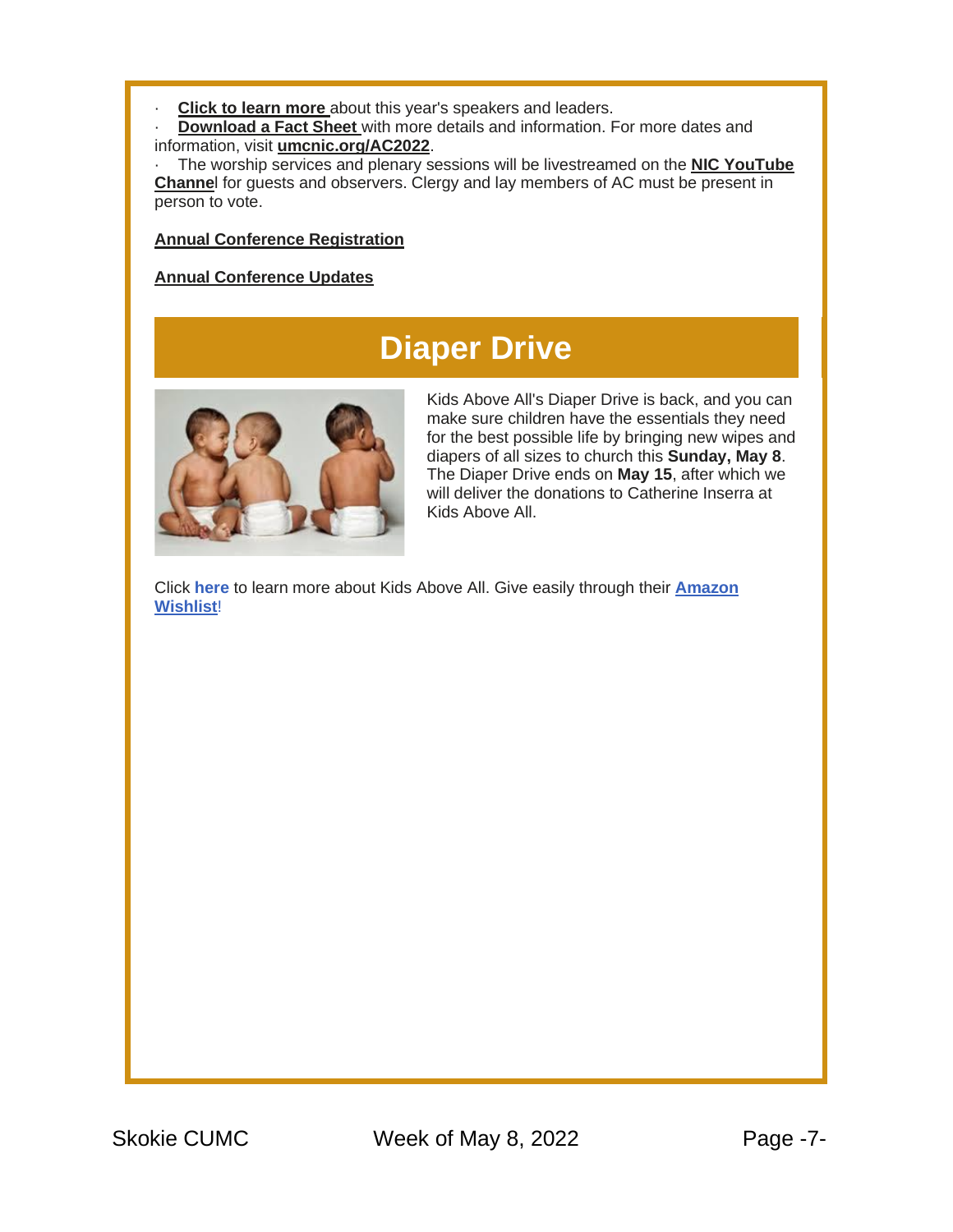#### **Mini Food Pantry**

The Mini Food Pantry is a great success and we are having to fill the pantry several times during the week. This is an ongoing mission, so please keep on bringing non-perishable items to the office on Wednesdays between 9:30 am and 4 pm and on Friday mornings between 9:30 am and 12:30 pm. Or bring them to church on Sunday.

If everyone donated two items a week, it would keep the Pantry filled.

Below is a list of suggested items - because the Mini Food Pantry is outside, it's important to only contribute non-perishable items, such as:



- [Canned goods](https://r20.rs6.net/tn.jsp?f=001ZJdhT3cEUTPj-OcXukoX2oExhxzSxDOfRnfHa4EsgOeacXDYMz6ie0Mu62h8H88aOfl9bpJdXUI8hH8GM_K60GGWFfW1VnP_P1_mutbn08BQ_OrN3ra609CZ7S8g1XfwIZFSxUAXPhacuqUtbUh7mlm0Tl737McJzXoQXHO-FsqrmpzM0GMkdWBqvtOqPBsCoHvKAZQNDk_DW9zKKVgVVUSFviA2whUxjtIS5kM1yio=&c=V7OrDWWNi29Mh_yNmK0lEz7Ig1_8fwzK_Ys9Jsa-zbj3QsPTwtGeig==&ch=Gi8OOTGYMtv3ZLLx-9HXBvCvsqGKFhXmZyxmNjK8Kir9fqOd8eiesQ==) with ring-pulls
- Hygiene products: toothpaste/toothbrush, deodorant, soap, menstrual products, etc.
- Tuna and crackers
- Spices salt and pepper
- Cooking oil
- **Sugar**
- Tea and coffee
- **Peanut Butter**
- Kids' snacks
- Dish Soap
- Stove-top Stuffing
- Non-perishable foods
- Bottled water

Thank you for your support in helping others less fortunate.

If you have questions or suggestions, please email the church office at **[centralchurch@skokiecentralumc.org](mailto:centralchurch@skokiecentralumc.org)**